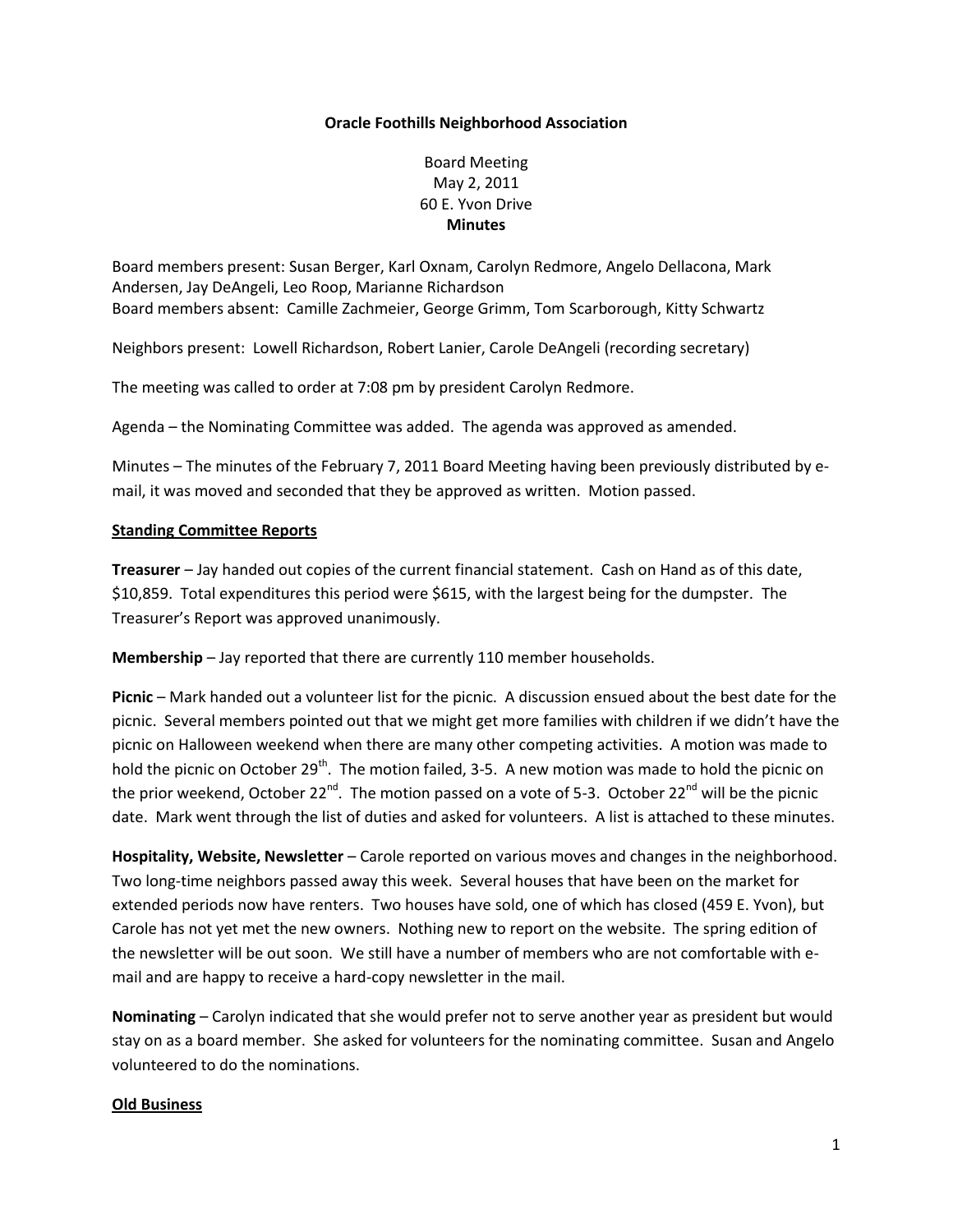**OFNA Roads Update** – Susan reminded the board that even though she had written to the county on OFNA's behalf, the road repair crew worked on our roads as a result of Jay's calls to his contacts in the Transportation Department. Now the gas line repair work is digging up the streets again.

**Dumpster Event** – Karl reported that the event was again a success and he thought it worked better having it a little later in the spring than previous years. The dumpster was full by around 1pm and about 30 neighbors used the service.

## **New Business**

**Neighborhood Patrol** – Jay has been coordinating the patrol, which currently has 8 participants patrolling the neighborhood during weekdays. As May concludes, the patrol will be evaluated for effectiveness and a decision will be made on the continuation. Susan noted that she feels the patrols have been valuable.

**Buffelgrass Removal** – Carole and Jay reported on the recent work party that removed buffelgrass from Rudasill Road. We currently have almost no buffelgrass in Oracle Foothills, but it will spread here if left unchecked on our borders. Digging it out is the most effective control method, but once it is actively growing it can also be sprayed with Roundup. Jay will purchase some Roundup to have available for this purpose.

**Beautification of Neighborhood Entrances** – Susan would like to see some more landscaping and beautification efforts at our main entrances, which could be done with volunteer effort and donated plants. The board agreed that the primary area in need of improvement is  $1<sup>st</sup>/C$ anyon View. Angelo would like to see a sign on the wall there. Susan, Angelo, Marianne and Bente Jensen will make up the committee to organize the effort.

**Annual Meeting** – Carolyn asked for volunteers for the various duties. She will ask Kitty if she could do registration again; Karl, Carole and Jay will take care of refreshments and set-up. Everyone agreed that the raffle is a good idea and should continue. Carolyn asked everyone to think of items to be raffled. Ideas for speakers were discussed, including composting/community gardens, solar installation, home security and improvement districts. Carole will contact the county regarding a speaker for improvement districts. Carolyn asked all board members to give her ideas for speakers.

**Next Meeting** – With this meeting, the board has met the requirement for 4 meetings per year. Carolyn asked if it would be necessary to have another meeting before the Annual Meeting. Carole reminded the board that the slate of candidates for the board must be approved by the board. She indicated that it could be done by e-mail. Unless other issues arise, the next board meeting will follow the Annual Meeting.

There being no further business, the meeting was adjourned at 9:10 pm.

Carole DeAngeli Recording Secretary